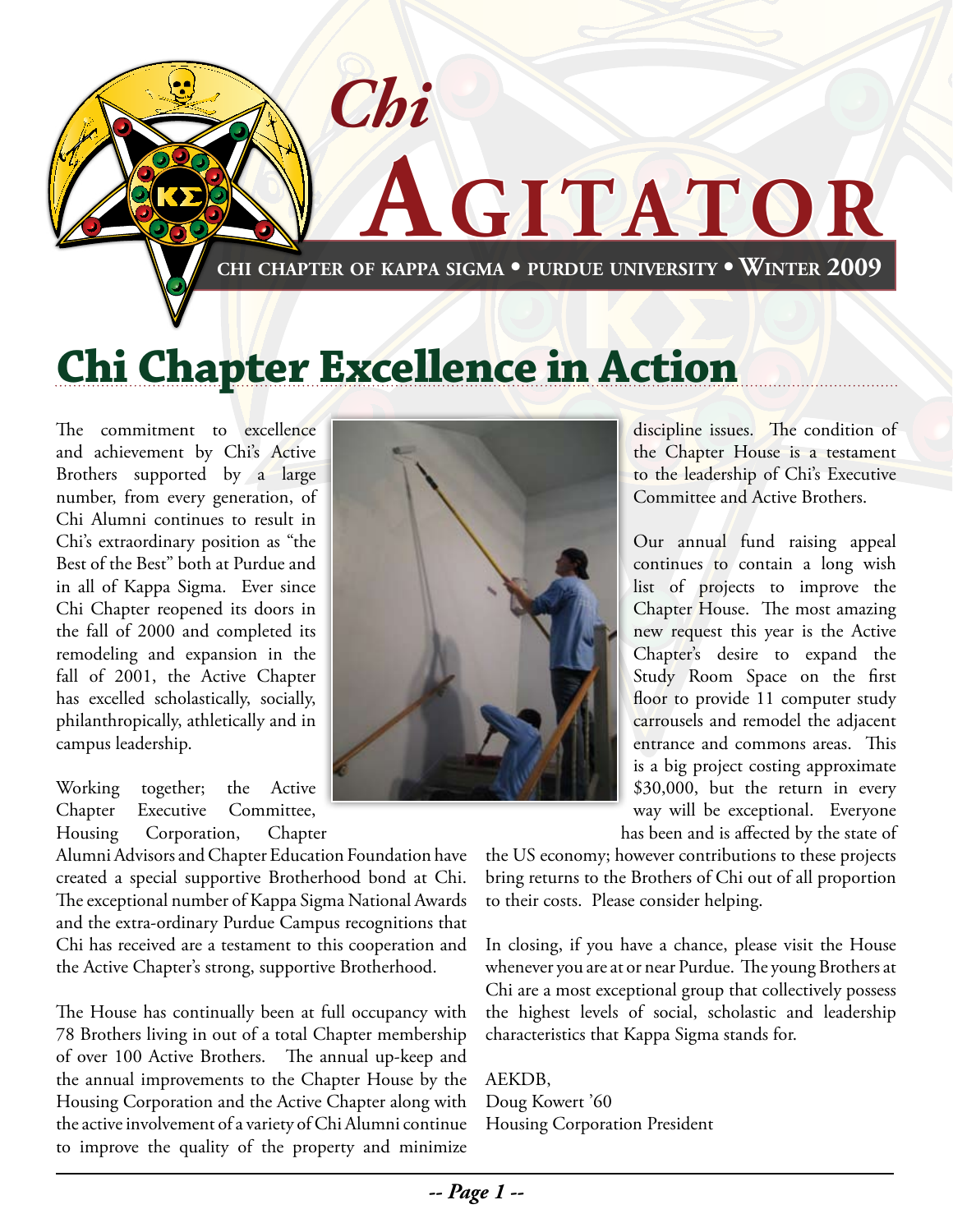

**Kappa Sigma Fraternity, founded 1885 in West Lafayette, Indiana. Please direct all news to:** *Chi Agitator***, c/o FMG, 2660 N. 1st Ave., Tucson, AZ 85719, or e-mail KappaSigma@ChiKappaSigma.org**

#### UNDERGRADUATE OFFICERS

*Grand Master:* Andrew Branum '05 *Grand Procurator:* Adam Harker '06 *Grand Master of Ceremonies:* Joseph Barnes '05 *Grand Scribe:* Nicholas Nondorf '05 *Grand Treasurer:* Adam Krupa '05

#### CHI HOUSE ASSOCIATION

*President:* Doug Kowert '60 *Vice President:* Scott French '81 *Treasurer:* Jim Milner '79 *Secretary:* Charles Marshall '61 *Directors:* Kent Pierce '51 Don Sisloff<sup>'54</sup> Stewart Williams '55 Eric Wenaas '59 Charles Marshall '61 Jeff Minner '81 Mike Galt '82 Tim Gonderman '83 Conrad Hammond '00 Josh Roberts '00 Matt Konopka '01

#### ALUMNI ADVISORY BOARD

*Alumnus Advisor:* Mike Griffin '90 *Assistant Alumnus Advisors:* Stewart Williams '55 Jim Milner '79 Dave Druetzler '81 Brent Blackwell '90 Brad Derrick '00 Michael Hedges '00 Robert Morris '00 Vishal Shah '00

#### EDUCATIONAL FOUNDATION

*President:* Lloyd Zickert '45 *Vice President:* Byron Anderson '45 *Treasurer:* Mike Griffin '90 *Secretary:* Matt Brozovic '82 *Trustee:* Bob Sorensen '60

# **State of the Chapter**

As the Fall 2008 semester came to a close, the Chi chapter had once again finished another busy term. With a strong recruitment period, successful community service events, philanthropy victories, excellence in academics, and continuous campus involvement, Chi looks to hold the top spot among fraternities at Purdue.

Starting the year with another successful rush period, the Chi chapter pledged in 27 gentlemen. Having the highest retainage since the re-colonization, the Chi chapter initiated 26 of the previously mentioned men. The pledge class looks to be full of leaders and motivated individuals as they have all committed to a Continuing Orientation of Brothers in Action program (COBRA). Because pledgeship is set at 60 days, the pledge class often does not have time to enjoy or accomplish all that the Brotherhood Development Committee would like them to do. The COBRA program includes attaining one level of ritual proficiency, participating in a community service activity, joining a house committee, attending an Executive Committee meeting, and joining an organization on campus. By completing these tasks, it should prepare the new initiates to become very active members of the chapter.

With the installation of a community service committee head, the Chi chapter has begun a strong volunteer effort. So far this semester we have participated in 3 large events. The first event was "Detrash the Wabash" where we paired with the lovely ladies of Chi Omega, rented a bus, and spent the day cleaning up parks near the Wabash River. Our second event was a Trick-or-Treat event sponsored by the Panhelenic Association for the community of West Lafayette. Our third event was the Make a Difference Day where we volunteered at the church next door and repainted the stairwells, washed dishes, cleaned chairs, and polished every piece of brass in the building.

As for philanthropies, the Chi chapter plans to hold their 5th annual Christmas philanthropy the first weekend in December. We will again invite College Mentor's for Kids, an organization composed of underprivileged children from the surrounding communities, for a day of crafts, food, stories, pictures with live reindeer, and of course Santa himself. The day is full of fun and all the active members participate and help organize all of the activities. Along with the Christmas party for the kids, we will also be having a week of events leading up to that Saturday. We have invited sororities to participate in events like a Christmas tree decorating contest, cookie baking contest, and a Mrs. Claus pageant. All of the proceeds will be donated to the College Mentor's for Kids organization and the Boys & Girls Club.

The Chi chapter has also been busy on campus as actives hold several positions in clubs and organizations here at Purdue. To name a few we currently have actives on the executive or board of directors committee for the Interfraternity Council, Old Master's Program, Purdue Student Government, Purdue Engineering Student Council, Aviation Student Council, Gimlet Honorary, Purdue Water Polo Club, Purdue Rugby Club, and College Mentor's for Kids. That list does not even mention the actives who are just members of organizations on campus. We currently have about 65% of all members involved in at least one club or organization and we continue to encourage underclassmen to get active in student organizations.

The chapter also hosted the First Annual Chi Golf Outing at the Lafayette Elks' Country Club this fall and it was a great success. We invited Alumni and Dads from the area to join in a Saturday full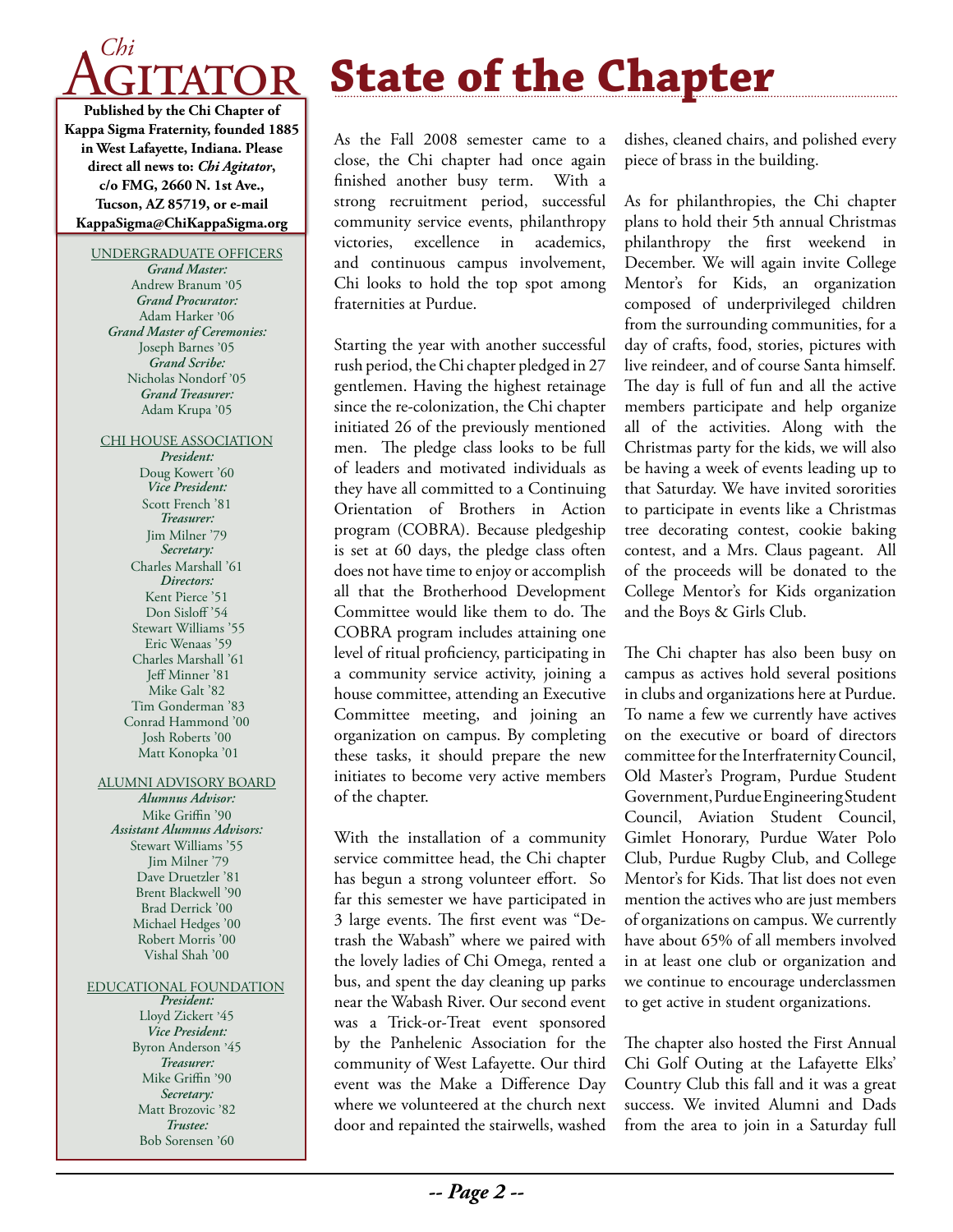# *state of the chapter continued...*

of food, golf, and fellowship. It was a great success as we had almost 60 participants in the tournament. The day featured lunch at the course, the golf outing itself, and concluded at the chapter house for a BBQ. If you are interested in playing in next year's tournament please contact the Chi chapter.

Last but certainly not least, the Chi chapter has remained very diligent to their studies. Finishing within the Top 10 of fraternity grades the past 6 semesters and remaining above the all campus and all men's averages can be labeled as a true testament to Chi's dedication. We understand that first and foremost we are here to get an education and that this opportunity should not be wasted.

We would like to thank all of you who have visited us in the past semester and encourage all to stop by the chapter house. Whether it is for a meeting on campus, athletic event, or even an initiation, you will always be welcome. Remember that you are always a Kappa Sigma. Not for a day, an hour, or college term only… but for life.

AEKDB JD Barnes Grand Master

# **Kappa Sigma Tech**

The Chi Chapter of Kappa Sigma has the best computer system of any greek organization at Purdue University. We have a lab of 4 computers with the latest software that brother's can utilize for their coursework and running fraternity programs. The lab is equipped with high speed scanners for archiving class documents and a color laser printer that is free to use for class and fraternity functions. We have a presentation room equipped with a projector and 15' screen where we can host brotherhood presentations and conference room with a 52" display for group meetings. The entire house is equipped with wifi access and each room has several ethernet ports for those people with desktop computers. All class



binders are stored electronically on a centralized server that is maintained by the chapter's technology chairman. Our internet is run through an advanced load balancing router which draws a combined 25 megabits from Comcast and Verizon for redundancy and increased capacity. As you can see the chapter has cutting edge technology that allows us to sustain our excellent academic standards and helps us recruit the best and brightest minds attending Purdue.

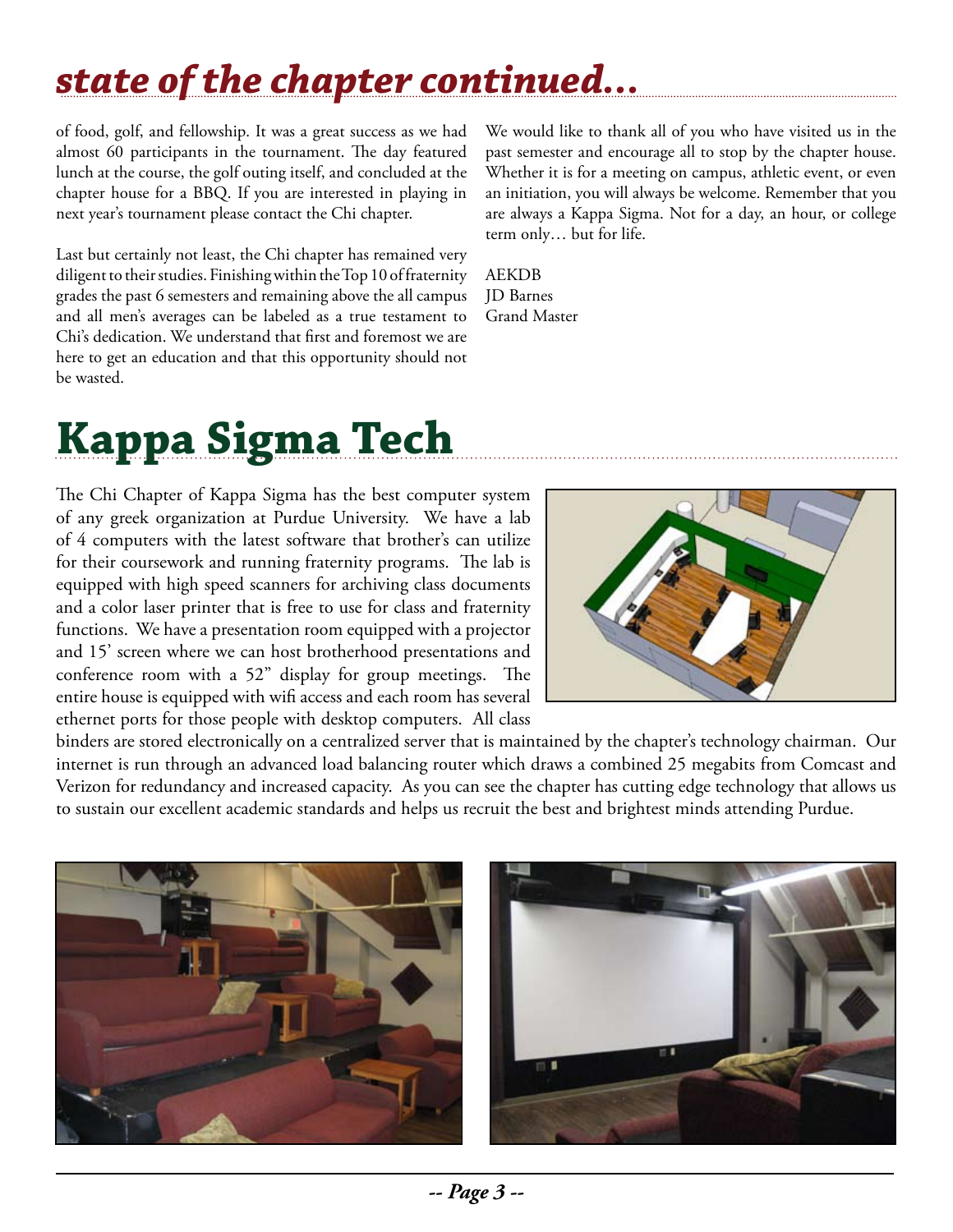# **Kappa Sigma Chi - Grand Prix 2009**

Purdue will be holding its 51st annual Grand Prix race this April. This will also be Chi's 4th year with a team in the race, however, this year the race will be run on a new track which is currently under construction. The new track will be longer, wider, and much faster than the previous one, and Chi is looking forward to the new season of racing.

Though we have not been very successful in years past, we are confident that this year will mark a new era for Chi as we have been working diligently to prepare the cart and team in order to be one of this season's top competitors. The team is comprised of a mix of new young talent as well as older experienced brothers which is yet another reason we plan to be successful. All of the brothers here at Chi are excited not only for the new team, but also the new cart and equipment that we were able to obtain from various donations. This winter we will be purchasing a new motor and clutch which will outperform our previous set-up. Our driver has also been practicing in the off-season to stay in shape for the race, and the team has already begun to practice together in order to build a strong team bond. Ultimately Grand Prix has built fellowship throughout the house and has allowed many brothers to join in and gain valuable leadership skills.





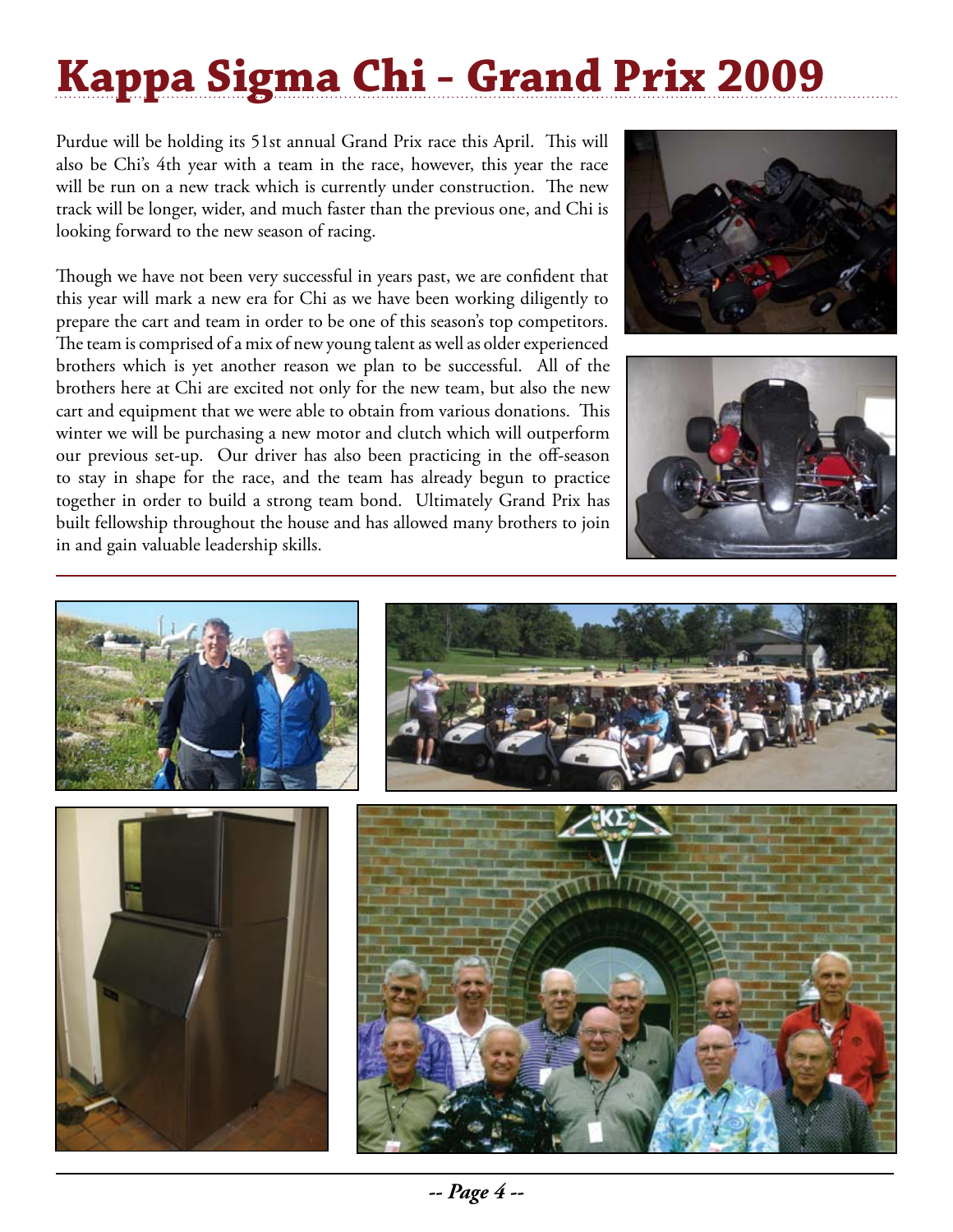# **2009 Annual Fund Donors**

We'd like to thank those alumni listed below who have contributed to the 2009 Annual Fund. We truly appreciate your continued support of the Chi Chapter. Your generosity enables us to continue to send out newsletters as well as organize events like Founders' Day and Homecoming.

Roger DeLong '35 Tony Jacklin '36 Joseph Harnett '36 Alton Bale '37 Bob Keim '39 Randolph Harris '40 Alan Hildebrandt '42 James Wagner '42 Dick Yount '43 Burt Wright '43 Keith Bradway '45 LaVern Swindler '45 Lloyd Zickert '45 Bill Baker '45 Mathew Swanson '45 Chuck Kirkpatrick '47 Wilson Harris '48 Brad Blickenstaff '48 Morgan Byers '48 Pete Kettelhut '49 Dan Evans '49 Ron Brown '49 John Brill '49 Bob Denhardt '49 Jim Swain '49 Jack Sowle '50 Bob Covalt '50 Samuel Dunbar '50

Phil Hall '50 Bruce Stuart '51 Tommy Thompson '51 Charlie Aldag '52 Jack Miller '52 Jerry Albrecht '54 Gordon Binder '54 John Schumm '54 Don Sisloff<sup>'54</sup> Robert Williamson '54 John Harless '56 Dusty Henricks '56 Jim Hawkins '57 James Eaton '58 Robert Catron '58 Harry Bues '58 Sam Smith '58 Bill Topercer '58 Doug Walls '59 Bob Sorensen '60 Doug Kowert '60 George Denious '60 Richard Zubeck '60 Walt Myers '61 Charlie Marshall '61 Ken Redeker '62 Carson Schuler '63 David Pethick '65

Dave Derrick '66 Thomas Bailey '66 Allen Dickason '66 Tom Fennimore '66 Roger Mayes '66 Jim Redlin '66 Bob Whyte '66 David Danner '67 Marty Reitz '67 Steve Springer '67 Sam Zimmerman '67 Gregory Hastings '68 Michael Moffat '69 Tom Taff '69 Steve Crook '70 Scot Sparks '70 Bob Burnett '71 David Niss '73 Andy Hoffman '74 Bud Ripberger '79 Jack Rozwat '80 Mike Galt '82 Rich Adams '83 Tim Gonderman '83 Dan Kearnaghan '84 Mike Sliva '84 Rich Skradski '91 Conrad Hammond '00

If you would like to join our list of benefactors, you can fill out and return the annual fund envelope inserted in this newsletter, or contact Craig Lowden '96 at FMG: Craig.Lowden@FMGTucson.com or 800-228-7326.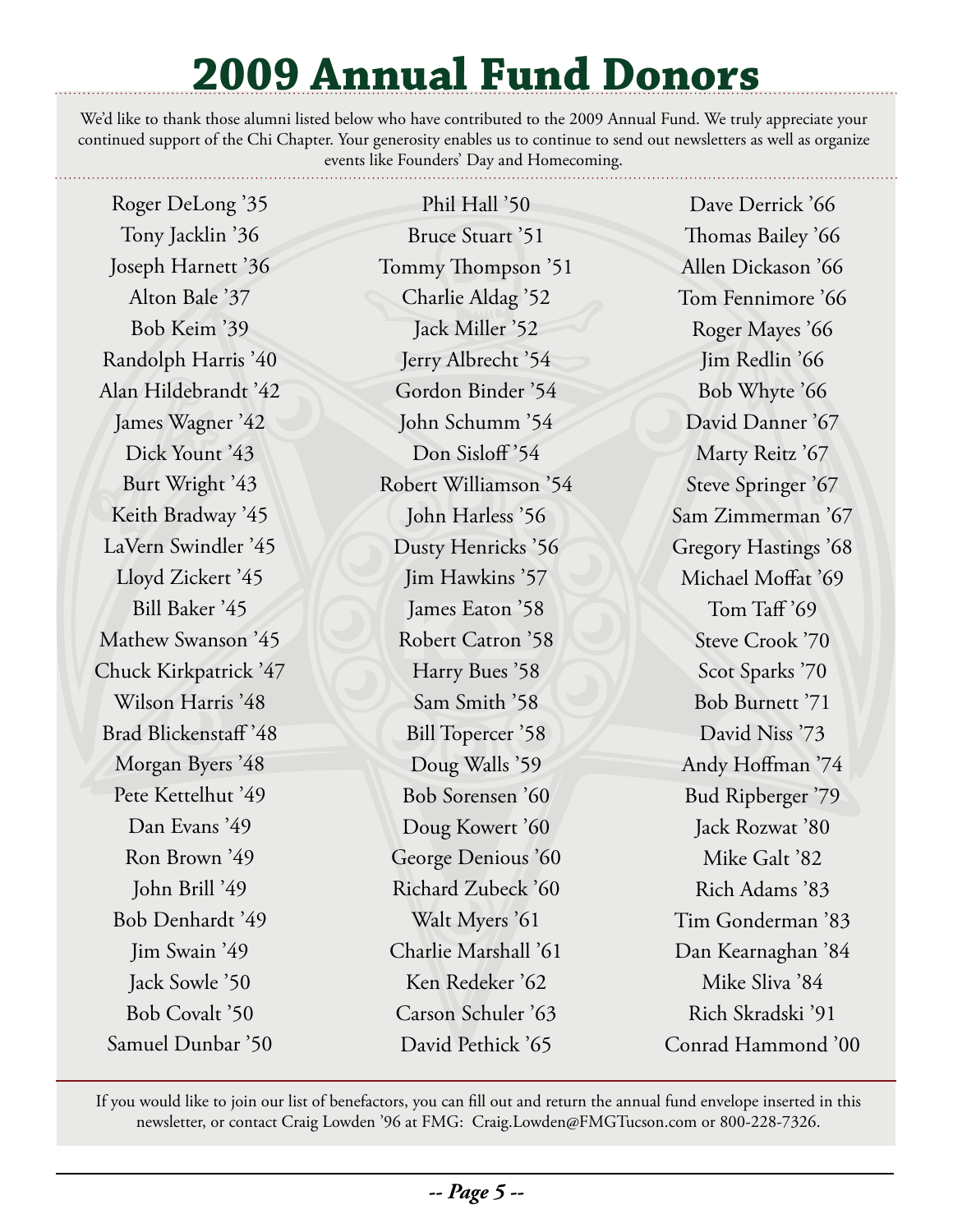# **Alumni Updates**

# **Richard Freedman '47**

Dick and his wife, Jane, have four children: Debra, Phyllis, Rick, and Tom. Dick is president of International Pacific Company. He was just named to the National Exchange Clubs "Court of Honor", only two people were selected in the U.S. this year.

3910 Topside Lane, Corona del Mar, CA 92625 949.644.5752 InterPac2000@yahoo.com

## **John Brill '49**

John is self-employed as an aerial photographer. John and his wife, Carolyn, have a son, John (52) and a daughter, Crystal (27). Their son Bob (47) passed away in 2005. John is a railway engineer on passenger trains between Indianapolis and Tipton, Indiana. He deer hunts in his spare time.

107A Knoll Ct., Noblesville, IN 46062 317.877.7777 jwbrillsr@aol.com

# **Alan Birchler '51**

Al, Herb Werren, Mal Moore, Phil Hall, Tom Thompson, Charlie Aldag, and spouses continue to meet every year for a Purdue home football game. The group is approaching 60 years since they first came together and they still enjoy the friendships developed then. Al is married to Molly. He has four children: Ann (49), Tom (47), Nancy (46), and Bill who is deceased. Al has been retired for 15 years and lives on a golf course. One of his hobbies is to play golf with friends.

105 Preakness Ct., Southern Pines, NC 28387 910.693.7897 alma22@earthlink.net

# **David Blackledge '51**

Dave, in Carlisle, PA, is married to Nan (PU Delta Gamma) and they have four children, eight grandchildren, and one great-grandchild. Dave and one of his sons are retired US Army colonels, another son is a US Army major general, and he also has a son who is a high school teacher and a daughter who is a grade school teacher.

241 Belvedere St., Carlisle, PA 17013 dvb4@psu.edu

# **Gordon Binder '54**

Gordon and his wife, Adele, have two children: Brant and Todd. Gordon's book "Science Lessons" is on the market and selling well.

gbinder@coastviewcapital.com

### **Kenneth Bishop '54**

Ken is a Professor Emeritus at the University of Kansas. Ken and his wife, Barbara, have one daughter Susie (44). Barb and Ken really enjoy their classes' annual reunion gatherings in Indianapolis and LaFayette. A.E.K.D.B.

1641 University Drive, Lawrence, KS 66044 785.842.6072 kbishop@ku.edu

### **Robert Pence '58**

Bob is married to Sue and they have three sons: Brian (41), Tim (39), and Darren (35). Bob works part-time as a tax advisor for HR Block. He has been retired for ten years and lives in the Atlanta area not far from the I75 for anyone traveling from the Midwest to Florida. His tax office is less than one mile from the interstate if traveling through during tax season.

678.472.8279 rwpence@aol.com

# **Leonard Magazine '61**

Lenny and his wife, Susan, have two children: Richard (38) and Shari (34) and three grandchildren. Lenny owns and works for Real Estats, Inc. as the publisher. He just broke his shoulder and says it is something that everyone should avoid. There is no pain like it. He also has his sight back. It took eight minutes for each cataract to be removed and now he has 20/20 vision. The other eye is to be done soon. Lenny is enjoying his life as the bionic man. He just returned from a week at the Magic Kingdom, Disneyland, with the whole family and they had a blast.

P.O. Box 74, Battle Ground, WA 98604 360.687.1010 lam@realestats.net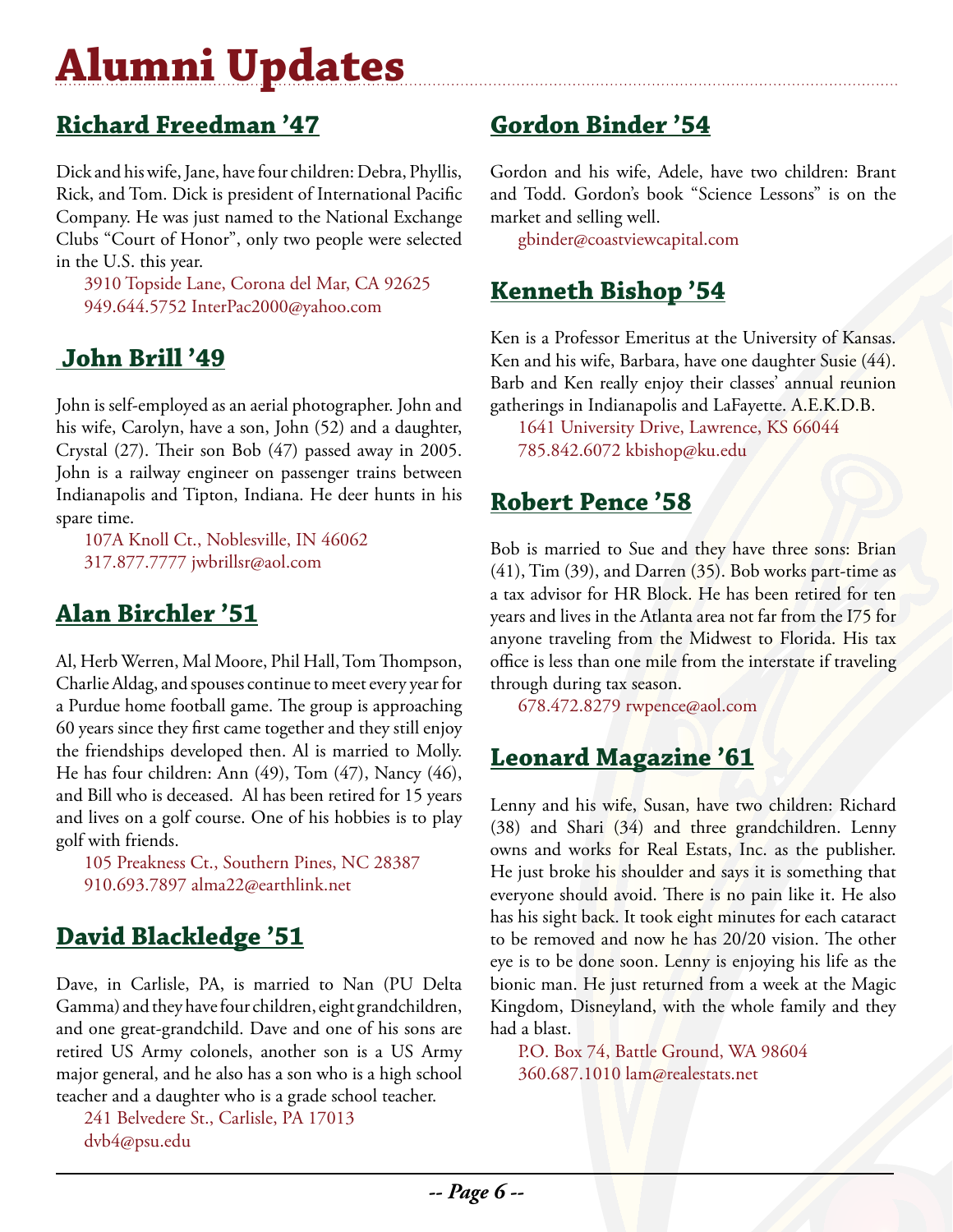### **David Horner '63**

David and his wife Kathy have one daughter: Callie (16). He is Associate General Counsel for Lockheed Martin Aeronautics Company.

521 Chippendale Dr., Heath, TX 75032 972.771.9153 davnkat@att.net

### **Charles Fennimore '66**

Tom and his wife, Gail, have two children: Blair (29) and Keenan (27). After working in banking since 1975, Tom retired in 2007. This summer he began a new career in healthcare at Premier, Inc. and Premier Purchasing Partners in Charlotte, North Carolina. He is Senior Counsel in Premier's legal department, an in-house attorney position that he resumed after a 20-year detour into non-legal business roles, first at Bank of America and then at Wachovia Bank. Tom has come full-circle in his career.

323 West Ninth Street, Charlotte, NC 28202 704.372.1091 fennimor@vol.com

### **James Redlin '66**

Jim and his wife, Wendy, live in Katonah, New York. After graduation Jim spent three years in the U.S. Army and then 37 years in the air freight business. He retired this past May 31, 2008. He is enjoying retirement. Joining KE was the best thing that Jim did while at Purdue. He will always treasure those friendships and memories.

2 Samuel Purdy Ln., Katonah, NY 10536 914.232.3382 JimRedlin@aol.com

#### **Joel Ebbertt '67**

Joel is married to Nanette and they have three children: Brittany, Matthew, and Mitchell. Joel has successfully achieved a personal goal by forming his own consulting business in early 2007. He works with established clients developed during the past thirty years as well as a stream of new clients. He continues to work closely with two firms with whom he has a long-term association, Right Management, Inc and ABG, Inc. For more information go to his company website:Ebbcon.com.

5513 Meadow Lake, Parkville, MO 64152 913.568.2469 joel@ebbcon.com

#### **Martin Reitz '67**

Martin and his wife, Diane, have two daughters: Kelly (37) and Katie (34). Martin or Moon Doggie as he is referred to is a pharmacist at Wal-Mart. He is hoping to get into the "greeter" training program at Wal-Mart.

1053 Sterling Court, Crown Point, IN 46307 219.662.0681 mgreitz2000@yahoo.com

### **Neil Petry '71**

Neil and his wife, Jodi, have one child: Ame. Neil works at Duke University Medical Center where he is director of the Radiopharmacy and Nuclear Medicine labs. On November 1, 2008 he made it back to Purdue for a football game for the first time in a long time. Seeing the Boilers beat Michigan at home on a perfect fall weather day was fantastic. The pre and post game tailgates were outstanding and great fun. Harry's was great fun too. He also got to see the men's basketball team in action. Boiler Up!

910 East Oak Dr., Durham, NC 27705 napetry@nc.rr.com

### **Curt Ewing '84**

Curt is married to Traci and they have three daughters: Nicole (7), Sarah (5), and Annalie (3). Curt is senior finance manager for Honeywell Aerospace. He moved back to Phoenix after a couple of years on assignment in Alabama. He spends his time getting run ragged by his three young ladies and with time permitting he sneaks in an occasional football game, round of golf, and skiing. Drop him a line, he needs to catch up with everyone. AEKDB.

6446 E Trailridge Circle #10, Mesa, AZ 85215 480.325.3383 AzKurgan@cox.net

#### **Ryan Eckhart '02**

Ryan lives in Nuremberg Germany where he is industrial engineer- supply chain management for Siemens.

52 Obere Schmiedgasse, Nuremberg, Germany rpeckhart@gmail.com